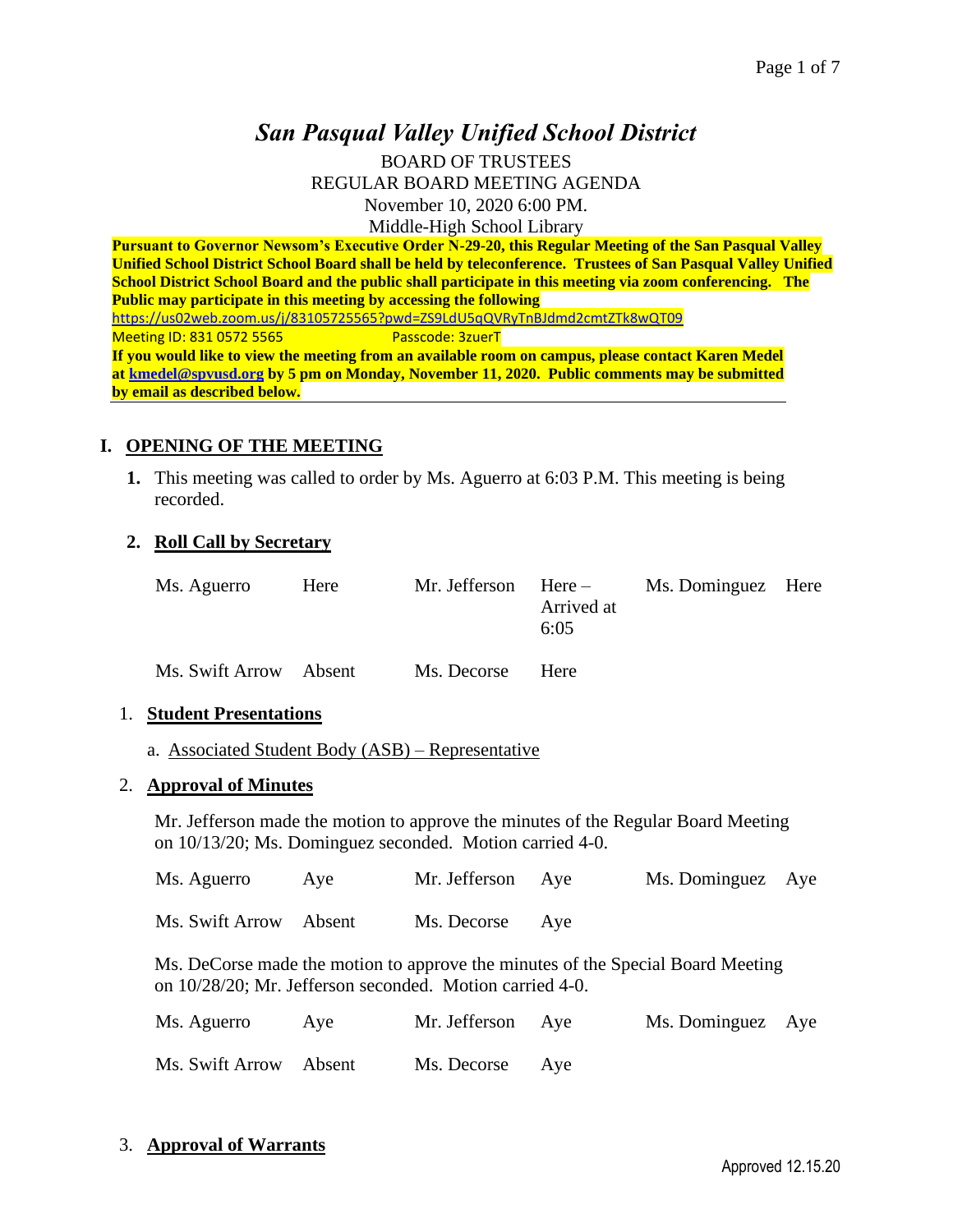Of note, the increase in warrants is due to payments made in reference to the gym project. Mr. Jefferson made the motion to ratify the September warrants in the amount of \$916,360.30; Ms. DeCorse seconded. Motion carried 4-0.

| Ms. Aguerro            | Ave | Mr. Jefferson Aye | Ms. Dominguez Aye |  |
|------------------------|-----|-------------------|-------------------|--|
| Ms. Swift Arrow Absent |     | Ms. Decorse Aye   |                   |  |

#### 4. **Public Comments**

**Persons who want to comment on topics not included on the agenda or comment on agendized topics are invited to submit comments via email to Executive Secretary, Karen Medel, at kmedel@spvusd.org on or before Monday, November 11, 2020 at 5:00 pm. Please limit comments to 300 words or less. All comments submitted will be read aloud during the meeting. Please note, all email correspondence relating to this meeting will become part of the Board minutes. If your comment is related to a specific Agenda item, please identify the Agenda item in the subject of your email.**

Are there any public comments speakers who require translation?

\*Persons who have complaints against Board members or District staff are encouraged to seek resolution to those complaints by using the San Pasqual Valley Unified School District written complaint procedures before orally addressing them at a meeting. The Board will not respond to such complaints until the applicable complaint procedure (BP/AR 1312.1) has been followed and has reached the Board level. Where a complaint concerns a District employee identifiable by name, position, or other facts, the Board cannot respond until proper written notice has been given to the employee pursuant to Government Code Section 54957.

Comments shall be limited to three minutes per person (six minutes if translation is required) and twenty minutes (forty minutes if translation is required) for all comments, per topic, unless the board president, subject to the approval of the Governing Board, sets different time limits

- 1. Are there any members of the public to be heard on items not appearing on agenda that are within the jurisdiction of the District?
- 2. Are there any members of the public to be heard on items appearing on the agenda?

Allyson Collins: Does not want the board to appoint a Superintendent. Would like the board to conduct an active search. "I and other parents are requesting this for our District schools. There are interested community members that would like an opportunity to apply for this position. Some of us also feel that if you appoint a current staff member, then you don't provide fair opportunity and that the current staff is not promising of what efforts have already been in place, yet we still are underperforming. Please strongly consider this request. I will provide a formal letter signed by more concerned parents."

NOTE: As of board meeting, no letter was received.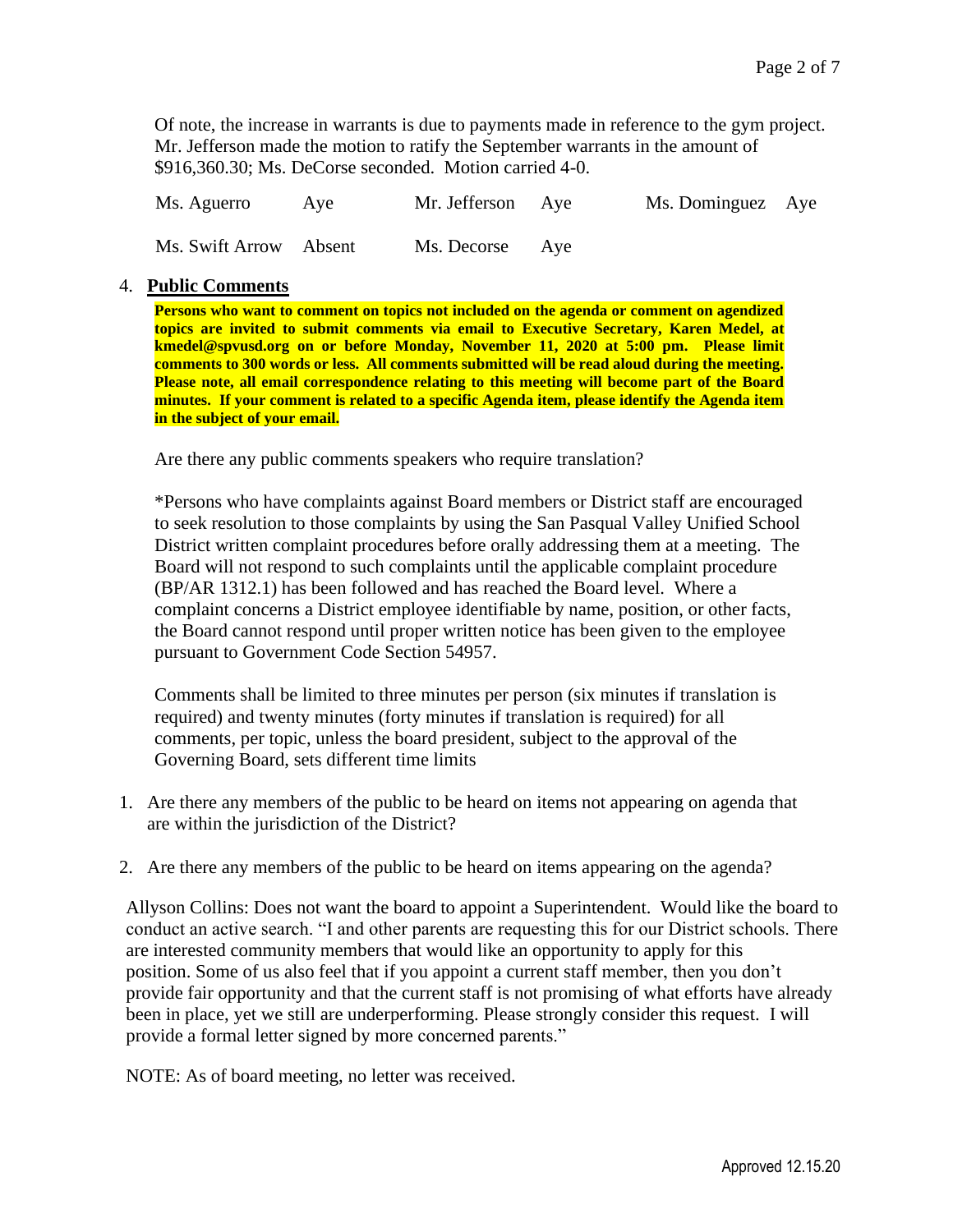3. Are there any members of the public or parents/guardians of Indian children on equal participation in educational programs provided by the district. Title VII of The Elementary and Secondary Education Act as amended by the Every Student Succeeds Act or PL 114-95

## **CALL TO ORDER PUBLIC HEARING**

Motion to Open Public Hearing

Ms. Dominguez made a motion to open the public hearing; Mr. Jefferson seconded. Motion carried 4-0.

| Ms. Aguerro            | Aye | Mr. Jefferson Aye | Ms. Dominguez Aye |  |
|------------------------|-----|-------------------|-------------------|--|
| Ms. Swift Arrow Absent |     | Ms. Decorse Aye   |                   |  |

Upon the Motion, the Public hearing is open at 6:24 PM

## **PUBLIC HEARING: Consideration of approval of general waiver request in compliance with California Education code sections 33050-33053, and adopt resolution.**

Pursuant to Education Code Sections 33050-33053 of the California Education Code, the District must conduct a public hearing on the General Waiver Request to provide the public to comment on the General Waiver Request. The CCR 3043 (d) stating that "an extended year program shall be provided for a minimum of 20 instructional days, including holidays." San Pasqual Valley Unified School District recommends providing extended school year (ESY) services for fewer than 20 days with the condition that 80 hours be provided. (A minimum of 76 hours of instruction may be provided if a holiday is included.) Also, special education and related services offered during the extended year period must be comparable in standards, scope, and quality to the special education program offered during the regular academic year as required by California Code of Regulations, Title 5, (5 CCR), Section 3043(d).

We open the floor to Public Comments regarding 2020-2021 Extended School Year Waiver; please only speak on this topic:

Ms. DeCorse made the Motion to declare the Public Hearing closed; Ms. Dominguez seconded. Motion carried 4-0.

| Ms. Aguerro | Aye | Mr. Jefferson Aye |  | Ms. Dominguez Aye |  |
|-------------|-----|-------------------|--|-------------------|--|
|-------------|-----|-------------------|--|-------------------|--|

Ms. Swift Arrow Absent Ms. Decorse Aye

Upon the Motion, the Public hearing is closed at 6:26 PM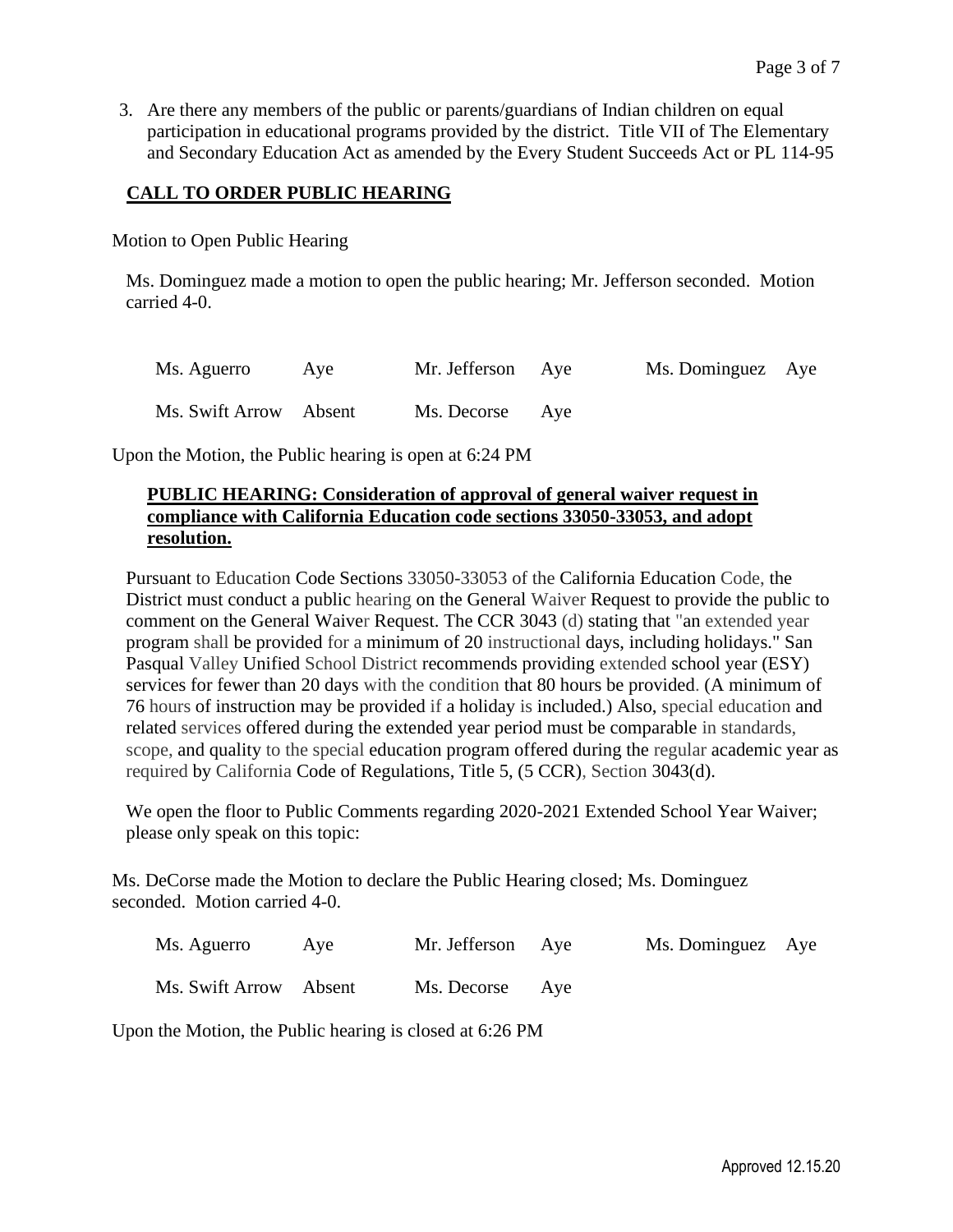Mr. Jefferson made a motion to approve the Special Education 2020-2021 Extended School Year (ESY) Waiver Request; Ms. Dominguez seconded. Motion carried 4-0.

| Ms. Aguerro            | Ave | Mr. Jefferson Aye | Ms. Dominguez Aye |  |
|------------------------|-----|-------------------|-------------------|--|
| Ms. Swift Arrow Absent |     | Ms. Decorse Aye   |                   |  |

## **II. PRESENTATIONS**

## **III. CONSENT ITEMS**

- 1. Annual Lease Agreement: Top Flavor Farms rental agreement 1.5 Acres Corner of Whitemore & Bard Road. Lease will be for a period of January 1, 2020 through December 31, 2022
- 2. Memorandum of Understanding Between San Pasqual Valley USD and Imperial County Office of Education (ICOE) Curriculum Department Full Day of Professional Development to Staff in Data, SEL and Technology for All Grade Levels

Ms. Dominguez made a motion to approve the Special Education 2020-2021 Extended School Year (ESY) Waiver Request; Ms. DeCorse seconded. Motion carried 4-0.

| Ms. Aguerro            | Aye | Mr. Jefferson Aye | Ms. Dominguez Aye |  |
|------------------------|-----|-------------------|-------------------|--|
| Ms. Swift Arrow Absent |     | Ms. Decorse Aye   |                   |  |

## **IV. MONTHLY REPORTS**

- 1. San Pasqual Teachers Association (SPTA) Ms. Jennifer Wallace
- 2. California School Employees Association (CSEA) Ms. Airam Hernandez
- 3. Special Education Dr. Thien Hoang
- 4. Elementary School Mr. Ruben Gonzalez
- 5. Middle School Ms. Mary Kay Monson
- 6. High School Mr. Juan Morales
- 7. Cafeteria Ms. Stacey Garcia
- 8. Human Resources Ms. Alina Sanchez-Loera
- 9. Business Services Ms. Kish Curtis
- 10. Superintendent/Bill Manes-Adult Education Principal Ms. Rauna Fox
	- a. LCAP
- 11. School Board

Mr. Jefferson: Very happy everyone is working together well; happy everyone is doing what they can to keep everyone safe.

Ms. DeCorse: Congratulations to new board.

## **V. UNFINISHED BUSINESS**

## **VI. INFORMATION ITEMS**

- 1. Cost of Replacing/Repairing Crow's Nest on Football Field
- 2. 2020 Joint Impact Aid Report (2019-2020 data) first read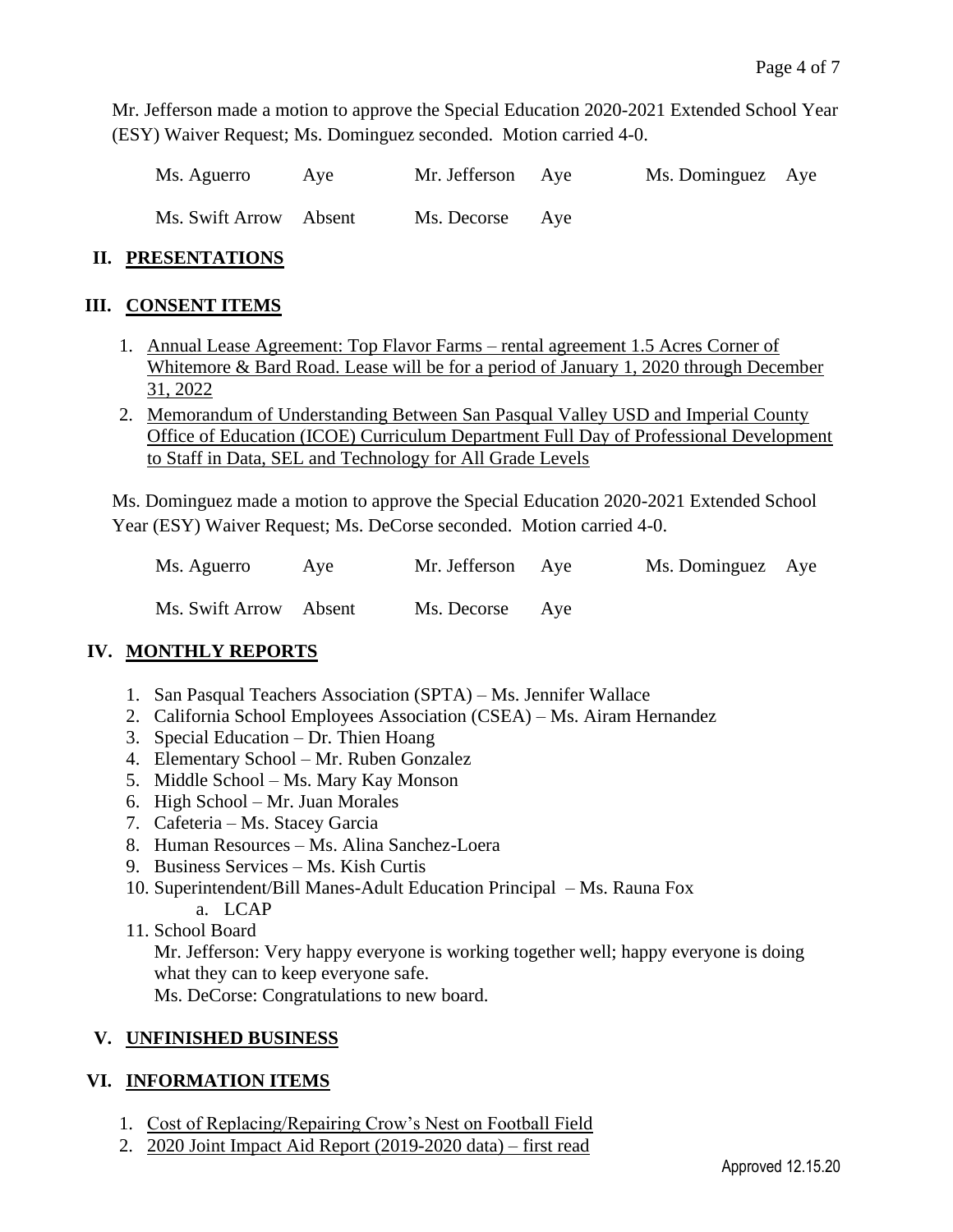#### 3. ICOE Approved Learning Continuity and Attendance Plan as Written

#### **VII. NEW BUSINESS**

1. Mr. Jefferson motion to accept the 2020-2021 Comprehensive School Safety Plan – San Pasqual Valley Middle School; Ms. Dominguez seconded. Motion carried 4-0.

Ms. Aguerro Aye Mr. Jefferson Aye Ms. Dominguez Aye Ms. Swift Arrow Absent Ms. Decorse Aye

2. Ms. DeCorse made a motion to accept the 2020-2021 Comprehensive School Safety Plan – San Pasqual Valley Elementary School; Ms. Dominguez seconded. Motion carried 4-0.

| Ms. Aguerro            | Ave | Mr. Jefferson Aye | Ms. Dominguez Aye |  |
|------------------------|-----|-------------------|-------------------|--|
| Ms. Swift Arrow Absent |     | Ms. Decorse Aye   |                   |  |

3. Ms. DeCorse made the motion to approve the Board Resolution 2020-2021 #4: Finding the San Pasqual Valley High School Gymnasium Replacement Project to be Exempt from CEQA and Authorizing the Filing of a Notice of Exemption; Mr. Jefferson seconded. Motion carried 4-0.

| Ms. Aguerro<br>Aye | Mr. Jefferson Aye | Ms. Dominguez Aye |
|--------------------|-------------------|-------------------|
|--------------------|-------------------|-------------------|

Ms. Swift Arrow Absent Ms. Decorse Aye

- 4. Ms. Dominguez made the motion to approve the San Pasqual Valley Middle School Social Studies Experience Proposal; Mr. Jefferson seconded. Motion carried 4-0.
	- Ms. Aguerro Aye Mr. Jefferson Aye Ms. Dominguez Aye

Ms. Swift Arrow Absent Ms. Decorse Aye

5. Mr. Jefferson made the motion to approve the Digital Textbook Adoption San Pasqual Valley Middle School Social Studies Partnership Proposal; Ms. Dominguez seconded. Motion carried 4-0.

Ms. Aguerro Aye Mr. Jefferson Aye Ms. Dominguez Aye Ms. Swift Arrow Absent Ms. Decorse Aye

6. Mr. Jefferson made the motion to approve the Policy: BP/AR1270 and AR1270.2 Indian Policies and Procedures Requirement of Impact Aid, Annual Approval; Ms. Dominguez seconded. Motion carried 4-0.

| Ms. Aguerro            | Ave | Mr. Jefferson Aye | Ms. Dominguez Aye |  |
|------------------------|-----|-------------------|-------------------|--|
| Ms. Swift Arrow Absent |     | Ms. Decorse Aye   |                   |  |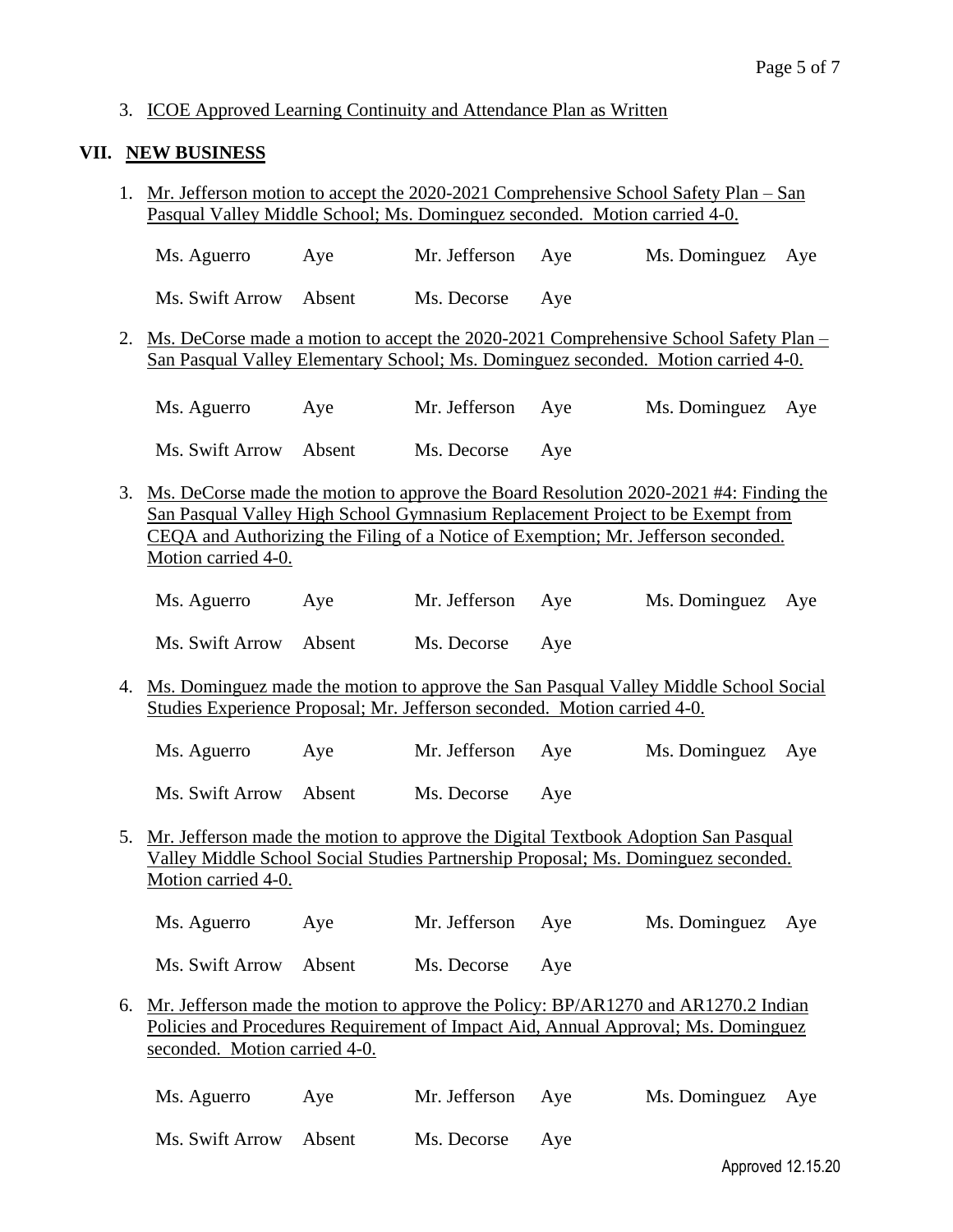7. Ms. DeCorse made the motion to approve CSBA Updated and New Policies per Laws and Regulations; Ms. Dominguez seconded. Motion carried 4-0.

| Ms. Aguerro            | Ave | Mr. Jefferson Aye | Ms. Dominguez Aye |  |
|------------------------|-----|-------------------|-------------------|--|
| Ms. Swift Arrow Absent |     | Ms. Decorse Aye   |                   |  |

8. Ms. DeCorse made the motion to approve Board Member Compensation for Ms. Swift Arrow who was Absent During Board Meetings in November, 2020; Ms. Dominguez seconded. Motion carried 4-0.

Ms. Aguerro Aye Mr. Jefferson Aye Ms. Dominguez Aye

Ms. Swift Arrow Absent Ms. Decorse Aye

9. Mr. Jefferson made the motion to approve the Ratification Variable Term Credential Waiver: Mr. Xavier Sanders, Science Teacher; Ms. DeCorse seconded. Motion carried 4-0.

| Ms. Aguerro            | Ave | Mr. Jefferson Aye | Ms. Dominguez Aye |  |
|------------------------|-----|-------------------|-------------------|--|
| Ms. Swift Arrow Absent |     | Ms. Decorse Aye   |                   |  |

## **VIII. BOARD COMMENTS**

## **IX. ITEMS FOR FUTURE AGENDA**

- 1. Impact Aid Report acceptance
- 2. Bleacher update including inclusion of skybox to bleachers as opposed to repairing current Crow's nest.
- 3. Gym update

## **X. CLOSED SESSION Time: 7:34 P.M.**

Mr. Jefferson made the motion to move into closed session; Ms. DeCorse seconded. Motion carried 4-0.

| Ms. Aguerro            | Aye | Mr. Jefferson Aye | Ms. Dominguez Aye |  |
|------------------------|-----|-------------------|-------------------|--|
| Ms. Swift Arrow Absent |     | Ms. Decorse Aye   |                   |  |

## 1. **PERSONNEL MATTERS – Pursuant to Government Code 54957**

The Board will meet in closed session to consider the appointment, employment, evaluation of performance, discipline, or dismissal of a public employee or to hear complaints or charges brought against the employee by another person or employee

- a. Release of Superintendent, Rauna Fox, from Contract to Begin New Assignment
- b. Interim Superintendent